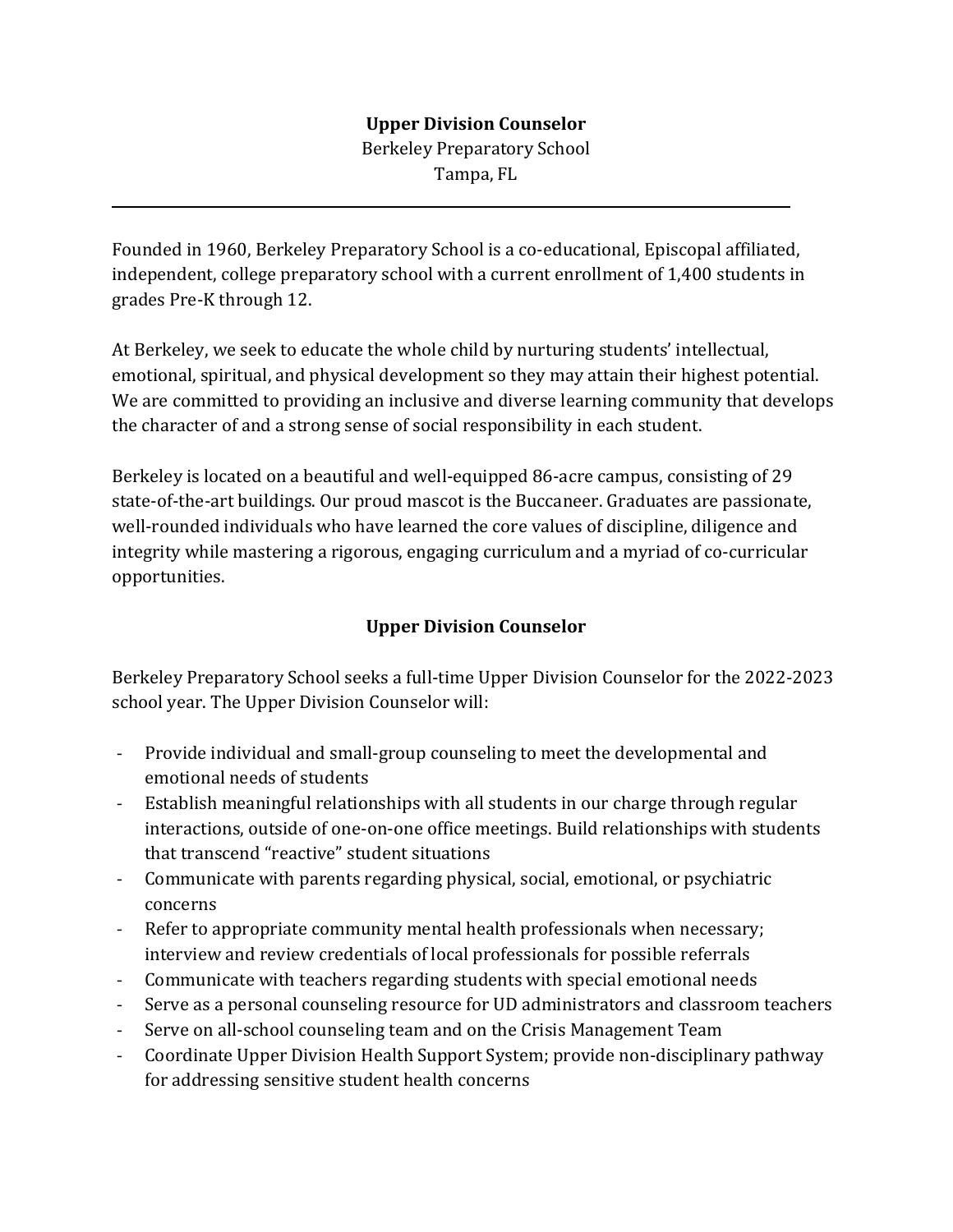- Team-teach the ninth-grade seminar class with topics including school culture, character education, health and wellness, and academic strategies
- Participate in Division-wide and/or office-sponsored events. Plan/direct events, programs, and activities as assigned, such as grade-level retreats, class meetings, advisory, etc.
- Regularly attend after-school events to support students in a variety of activities
- Attend regularly scheduled meetings with Ad Team, Assistant Division Director, Counseling Team, Learning Support Specialist, etc.
- In addition to regularly assigned duties (parking lot, lunch duty, etc.), assist where/when needed with additional duties
- Participate regularly in continuing education opportunities; remain current in educational counseling practices
- Establish and maintain current "best practices" as they relate to student counseling. Continue to hone the craft of student counseling by participating regularly in continuing education opportunities, including, but not limited to: reading, workshops, partnerships with local counselors, etc.
- Research, create and execute new initiatives related to student counseling.
- Provide parent education on relevant topics of interest, including researching, creating, and presenting educational information to parents and families
- Be responsible for being knowledgeable about and conforming to current state and school-wide regulations and guidelines on student record
- Act as a counseling resource for Admissions Committee; interview applicants and attend committee meetings as requested
- Other duties as assigned by Assistant Division Director, UD Director, or Head of School

## **Compensation and Benefits:**

The appointment will begin August 2022 and is a full-time position with full benefits. The compensation package will be very competitive nationally and commensurate with experience, degree attainment, and the national independent school and college markets.

## **Interested Persons please send a resume and detailed cover letter to:**

Tamsyn Caddy Berkeley Preparatory School 813-885-1673 [careers@berkeleyprep.org](mailto:careers@berkeleyprep.org)

*All inquiries and nominations are kept confidential.*